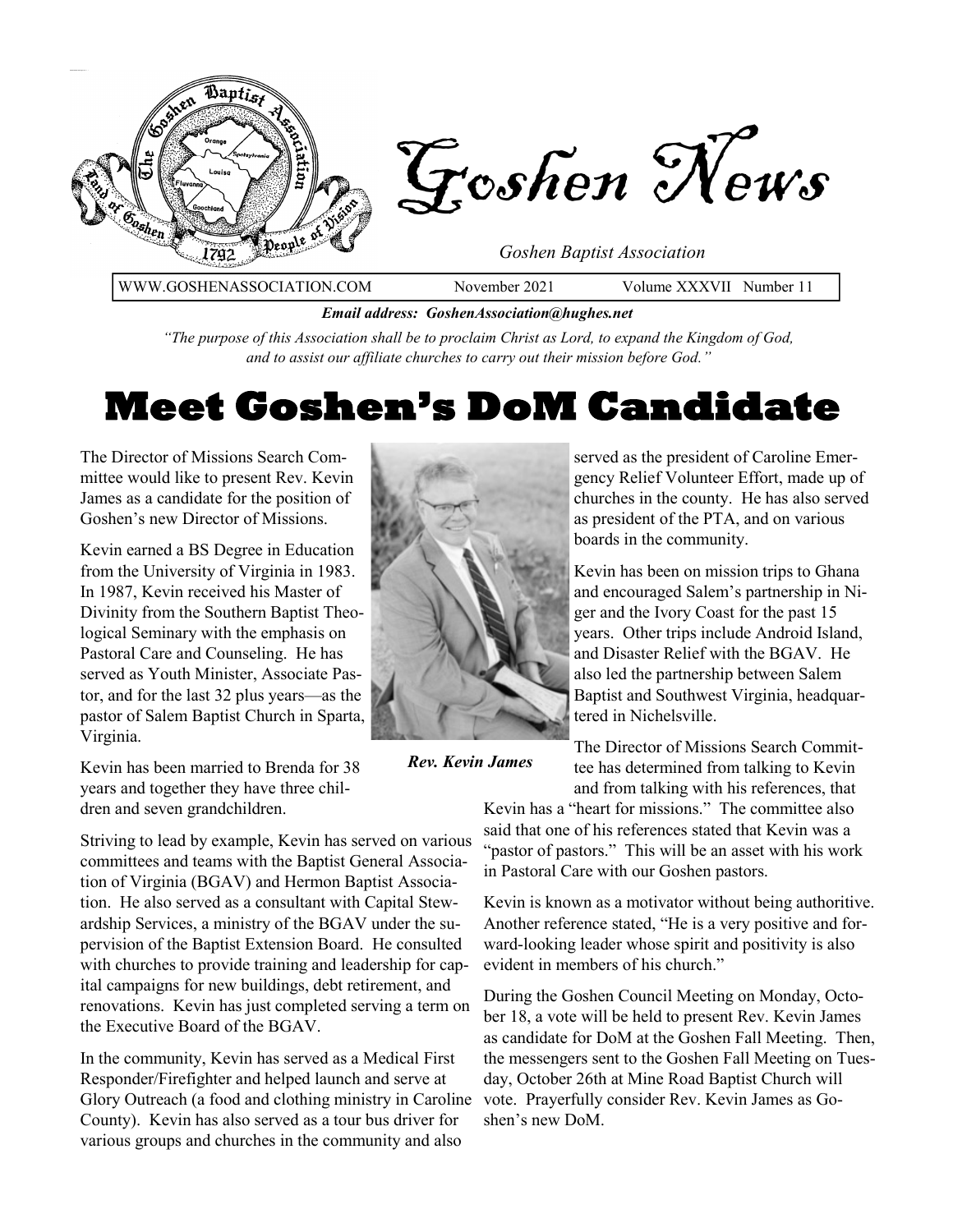# **Mission Opportunities**

*Project for November:* **Chaplain Willett Financial Support & Samaritan's Purse Shoeboxes.** Donate funds to support Chaplain Willett and keep her working in the coming year with the inmates of Goochland Women's Correctional Center. Donations are crucial to keep this ministry alive. Chaplains do not receive any funding from the state in Virginia. **Send monetary donations to the Goshen Ministry Center by December 16. Goal: \$4,000**

(If you would like more information about chaplains working with the men and women in Virginia's prisons see www.graceinside.org)

*RuraLove 540.894.8440, 587 Mica Road, Mineral,* is a ministry of Goshen Association to local families in crisis. Churches are needed to *follow up* with families in crisis to build a relationship with the goal of meeting spiritual needs.

The Thrift Store is open year-round on Wednesdays 8 a.m.- 12:30 p.m. and the first Saturday of the month April-Nov.

*RuraLove always needs:* Chest of drawers, refrigerators, electric stoves, washers/dryers, twin & full mattresses, good vehicles.

*RuraLove accepts* a wide variety of items. Smaller donations may be left in the green wooden donation shed anytime. Please call ahead for larger donations. Volunteers may also be **scheduled** to pick up **LARGE** items on a Wed. morning.

*RuraLove does not accept* old style TVs, lg. entertainment centers, sleeper sofas, office desks, appliances which have issues. Also, no torn, damaged, moldy, or dirty items. If you have pets, RuraLove cannot accept upholstered items or mattresses due to allergies. *All items are to be nice enough to give in Jesus' name.* 

*Hope House 540.371.0831* Battered women's shelter for abused women and their children, 902 Lafayette Blvd., Fredericksburg

*Shelter for HELP in Emergency 434.963.4676*  Working to end domestic violence. Charlottesville

*Paul Stefan Home* (Pro-Life Maternity Housing & Educational Center) www.paulstefanhome.org  $\sim$  Orange

*Hope for Appalachia* http://hfavateam.com ~ make "Hope Boxes" for students age 4-18 to be given out with salvation message at schools in Kentucky in the spring and fall. See website for list of items being collected*. Their next mission trip is December 1-4. The deadline for fall supplies is November 15.* Spring supplies are needed by March 15 for their April teams.

#### *2020-2021 Annual Budget Report*

| Budget for 2020-2021 | 156,742.00   |
|----------------------|--------------|
| <b>Monthly Needs</b> | 13,062.00    |
| Received September   | 14,711.00    |
| Received Oct-Sept.   | 141,997.00   |
| <b>Budget</b>        | $-14,745.00$ |

### *Mission Stitchers*

*All are invited on Sat, November 20, 9 a.m.-2 p.m.* 

Bring a lunch or about \$10 for lunch. Bring your machine and tools or fabric scissors to cut out the patterns. For more information on this ministry contact Terry Graham, 540.661.6268 or email mrsjrg@aol.com.

## *Deepest Sympathy*

Our deepest sympathy goes out to Jan and Don Campbell (DoM Interim) for the passing of their daughter-in-law, Misty on September 16, 2021.

#### *\*Pray for our Goshen Churches:*

~Pray for Trinity (searching for a pastor)

~Pray for Vertical Life @ Thornburg and Pastor Danny Lester

- ~Pray for Waldrop and Pastor Hubert Hart
- ~Pray for Wallers and Pastor Jojuan White
- ~Pray for Zoar and Interim Pastor Rick Clore

#### *Pray for Goshen churches in search of a pastor:*

*Mechanicsville, Rhoadesville, Crossroads Community, Memorial of Columbia, Trinity, and Zoar.*



*RuraLove is open to the public to purchase clothing and yard sale items. In the past month (through your contributions and donations to RuraLove) you have helped local families in crisis by providing:*

- 9 Families with financial needs **(\$5,207.00)** (Rent, Mortgage, Utilities)
- 3 Families with a household need
- 2 Families with a project

*In the past month the RuraLove Thrift Store sales have:* Served 144 families with clothing

Served 557 families with household items

Total sales from the Thrift Store for clothing and other donated yard sale items for the month: **\$4,943.75**

*One hundred percent of all sales and donations go to local families in crisis. Before bringing larger donations, please call: 540.894.8440.*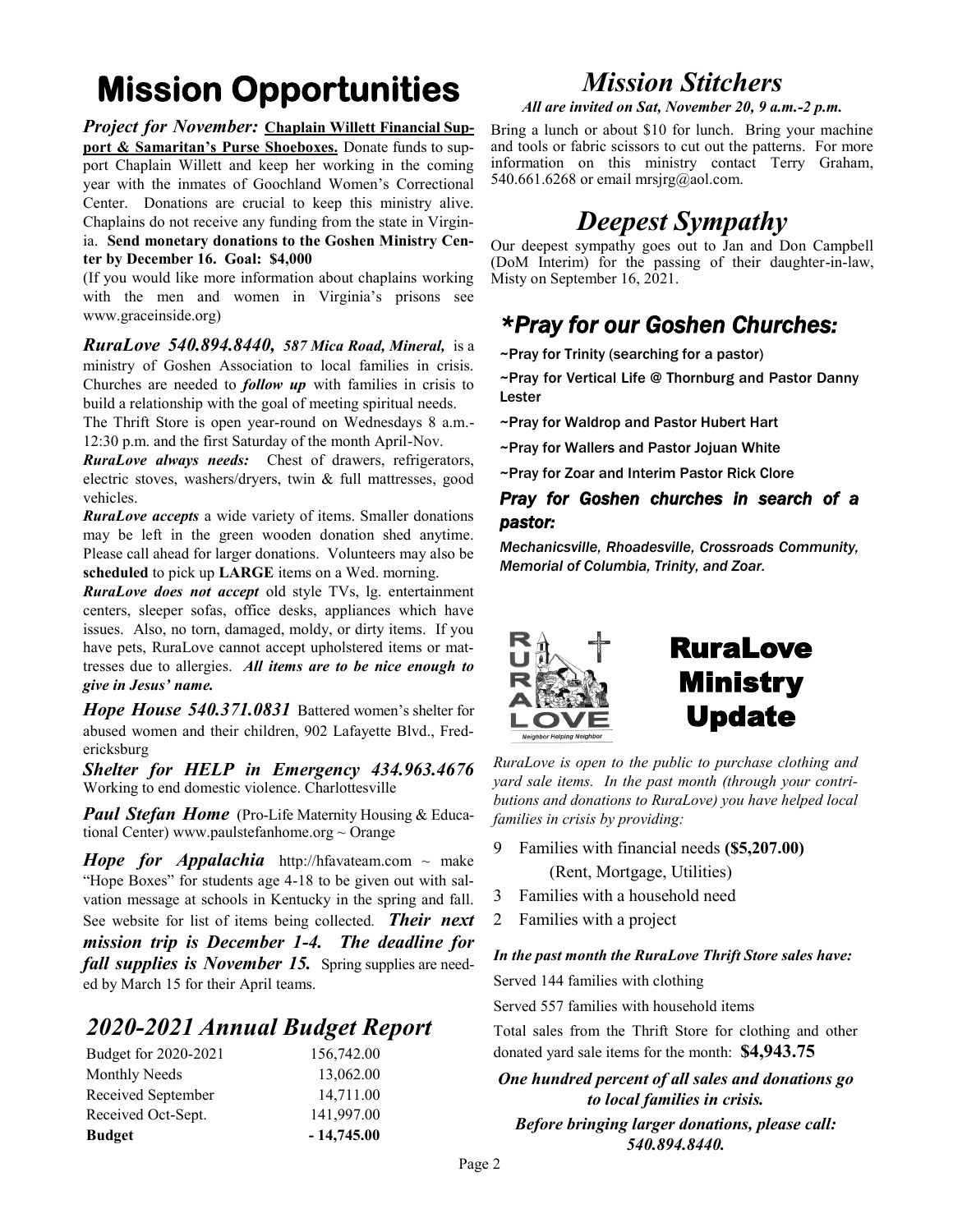**Louisa** welcomes a new member by letter and another by baptism. "Timeless Gift" a live nativity will be presented December 3 & 4 from 6-8:30 p.m. Www.louisabaptistva.org

Me**chanicsville** celebrated her 193rd Homecoming in October. Please pray for the Pastor Search process. Www.mechbaptist.com

**Mineral** is having a Precept Women's Bible study on Thursday mornings from 10-noon. Mineral volunteers put together 15,100 meals in less than two hours with 49 volunteers for Rise Against Hunger (Stop Hunger Now). See www.riseagainsthunger.org for more information on that ministry. 250 shoeboxes have been distributed and are being filled for Samaritan's Purse. The collection of items for Hygiene packs for Afghan refugees was very successful. www.mineralbaptistchurch.org

**Orange** is holding a Christmas Bazaar on Saturday, December 4 from 9 a.m.-2 p.m. in the Pine Room. To reserve a space and/or table, contact bcmorris012@gmail.com.

## Keep in Your Prayers!



*yet made a commitment of support, call GMC at 540.894.8440 to sign up. We need five more commitments of \$200 per year for three years to complete the desired supplemental support for these two church planters.* 

*Keep our Church Planters working in Armenia in your prayers! If you haven't* 

*Your help and prayers are needed! Their work is in an area of unrest and they suffer persecution because of their faith in Christ in a part of the world that is predominately* 

*Pastor Vardan* 

#### **Women's Conference**

*Muslim.*

Panama has invited women from the Goshen to attend the Annual Women's Conference in November. We would like to send two or three women who would attend and help with the conference which is the largest women's event of the church year.

The time for this is very short, but, as a sign of our commitment to one another, we hope some women from the Goshen churches will attend with their sisters in Panama. We do have one lady interested in going if we can find someone to attend with her. Call 540.894.8440 for info.

#### **VBS Mission Team**

#### **January 19-23, 2022**

Panama has requested volunteers to work with eight churches in Panama to do Vacation Bible Schools. Goshen's Mission Team would love to send at least two volunteers to work with each church from January 19-23, 2022. The cost is approximately \$1,200 per person. So, call a friend and sign up now! Call 540.894.8440 for more info.

# Church News *"Campbell's Comments"*

 Can you believe that this is already November? When you read this you will be just days away from Turkey, Sweet Potatoes, Dressing and Pumpkin Pie or Sweet Potato Pie. It will be a time when folks will rationalize what "in mode ration" means as they overeat. It will also provide millions of people time to pause to give thanks for family, country and for the provisions rendered by an Almighty God.



 At Goshen we are so grateful that the Lord led so many of our Goshen churches to participate in our Goshen Missions Offering. We are so blessed by the fact that those churches that participated helped us exceed our goal by over two thousand dollars. This means our reach into all of our mission endeavors can be just a little bit longer because of the increased offering. A puzzle for me is why a number of our churches totally missed the opportunities of extending their ministries by not participating in our Goshen Missions Offering.

 As I type Campbell's Comments I am thrilled that the Goshen is considering calling Rev. Kevin James to become our new Director of Missions. I have known and worked with Kevin for several years and I could not imagine anyone more capable of serving Goshen Association. It has been a great pleasure to share all of the various ministries of Goshen with Kevin over the past months as I believe they have been a source of inspiration to him and certainly helpful to his decision making. One of the impressive items in Kevin's pastoral ministry is the fact that in his surroundings and in the city he has the reputation of being a "pastor's pastor".

 May I just take a moment to thank all of our churches and individuals who responded so graciously to our family and to our son during his wife's terminal illness. As we shared your comments with our son and with our daughter in law in her last days, they were so pleased. Thank You! *~ Don*

#### **Evangelism Teams**

#### **October 3-8, 2022**

Panama has requested help with an evangelistic crusade. The Chiricana have wanted to establish an evangelical presence in four of the districts of the Chiriqui Province where currently no work is being done. Teams are needed to preach and do outreach in these districts to begin new churches or mission points. Each site would need an evangelist and others to help with the daily outreach. More about this request will be shared later but our hope is that teams will form by the Spring of next year so they may begin the prayer, study and team building necessary for such a work. Call 540.894.8440 for more info.

## **Medical Missions In Kenya**

*Attention Medical Persons:* Medical mission teams are being formed now to work in Kenya March 4-13, 2022 organized by the WMU of Virginia. (For general medical, dental, eye care, physical therapy, labs & pharmacy.) Contact Laura Davis at ldavis@wmuv.org for more information.